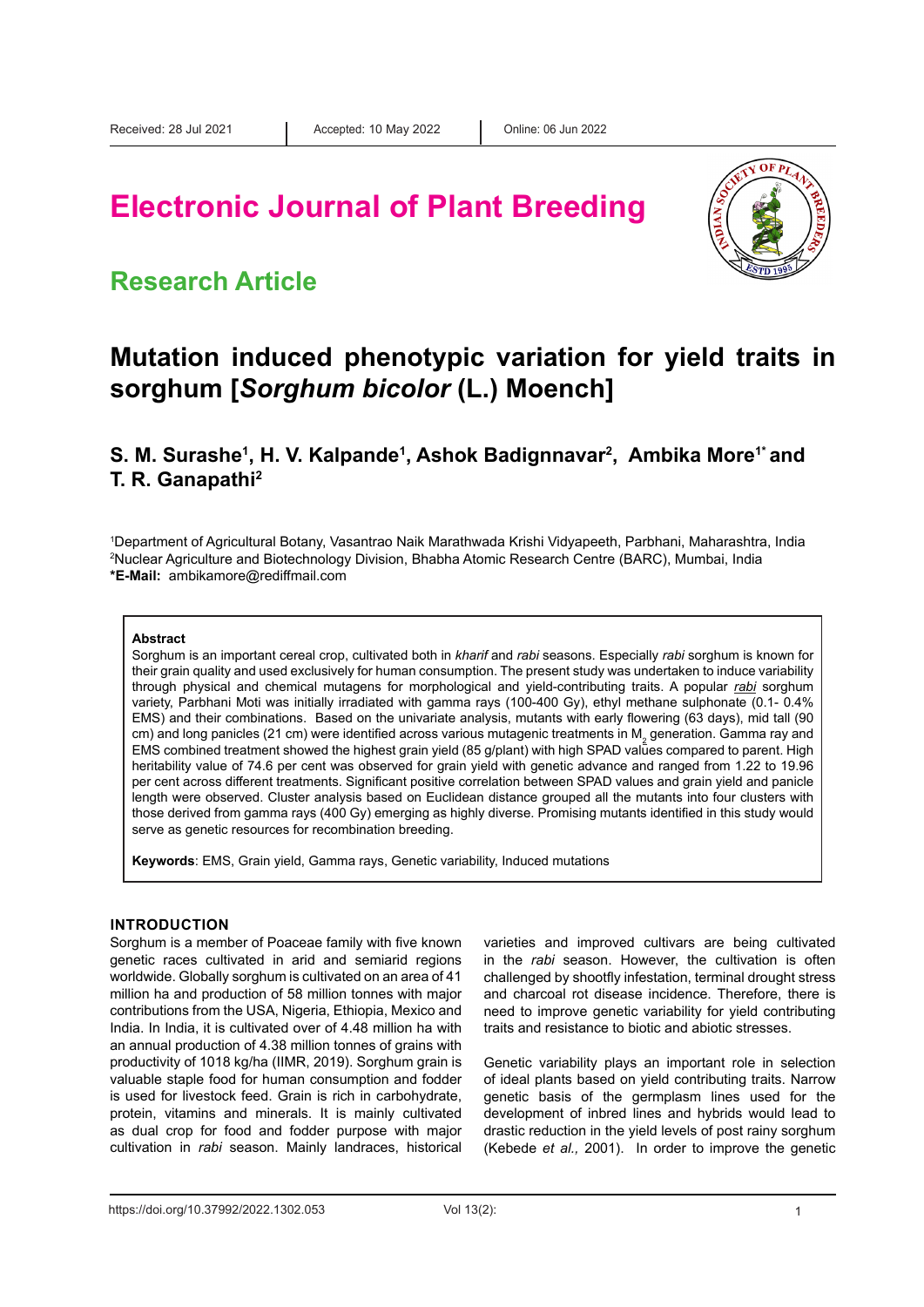diversity for yield contributing traits in crop plants, various breeding methods have been used. Among them, induction of mutations using physical and chemical mutagens which would help in enhancing the variability and improve defects in one or two traits of a well adapted variety (Chopra and Sharma, 1985). Although spontaneous mutations occur in nature but their frequency is very low  $(10<sup>-5</sup>$  to 10<sup>-8</sup>). Therefore induced mutations are valuable in increasing mutation frequency in economically important field crops (Maluszynski *et al.,* 2000). Among the various mutagens used, X-rays, gamma rays, fast neutrons, thermal neutrons, electron beam and ion beams (physical mutagens) and ethyl methane sulphonate and sodium azide (chemical mutagens) are important ones. Mutation breeding has been used in various cereal, oil seed and legume crops to improve genetic variability for quantitative traits. Successful application of mutagens has led to commercial release of over 3320 varieties in 228 different field crops worldwide (Suprasanna *et al.,* 2015), which are mainly dominated by seed propagating crops (80 %) and cereals in specific (48 %). Several agronomic traits have been improved using gamma rays and chemical mutagens including dwarfness, early flowering, high grain and fodder yields, high protein and lysine content, low lignin content (bmr) and resistance to biotic and abiotic stresses (Oria *et al*., 2000). Genetically characterized mutants with distinct phenotypes can be used directly as varieties or as parents in hybridization programs.

In order to get high frequency of mutations, selection of mutagen is essential in mutation breeding experiments. A highly effective mutagen may not lead to high mutation frequency but show less biological damage (Shah *et al.,* 2008). Various factors including biological, environmental and chemical would determine mutation rate of any mutagen (Kodym and Afza, 2003). Owing to the toxicity of the chemical mutagens, methylating agents are highly toxic and have to be used at lower concentrations than ethylating agents (Khan *et al*., 2005). Combination of physical and chemical mutagens would lead to increased mutation frequency among the field crops. Ideally, a mutagen causing less biological damage is highly useful and lead to more frequency of favourable mutations (Khan and Tyagi, 2010). Since there are no conclusive studies to reflect on these aspects, the present study was undertaken to know the induced genetic variation in *rabi* sorghum for qualitative and quantitative traits.

### **MATERIALS AND METHODS**

A popular variety Parbhani Moti from Maharashtra was subjected to mutation breeding to improve earliness, grain and fodder yields. Selfed seeds with optimum moisture content were exposed to 100, 200, 300 and 400 Gy doses of gamma rays  $(Co<sup>60</sup>)$  with a dose rate of 23.9 Gy/min at Nuclear Agriculture & Biotechnology Division, BARC, Mumbai, India. The chemical treatment was given on selfed seeds pre-soaked in water for 8 hrs and then

treated with EMS @ 0.1%, 0.2%, 0.3% and 0.4% for 6 hrs and later thoroughly washed in tap water to remove the traces of mutagen before field sowing. Combination of treatments comprising gamma rays and EMS (100 Gy+0.1%/0.2% EMS; 200 Gy+0.1%/0.2% EMS) were also considered to study the combined effect of both mutagen.

Mutagenized seeds were grown following plant to row progenies method at Vasantrao Naik Marathwada Krishi Vidyapeeth, Parbhani, Maharashtra during post rainy season of 2016. Irradiated seeds were space planted at a distance of 45 cm between rows and 15 cm between each plant. Recommended package of practices were followed to raise successful crop. Any dominant mutations observed in the  $\mathsf{M}_\mathtt{1}$  generation in comparison with control/ parental plants were documented. Further selfed seeds of individual treatments from  $\mathsf{M}_1$  generation were harvested and forwarded to  $\mathsf{M}_2$  generation. In  $\mathsf{M}_2$  generation, sowing was taken up as plant to row progenies with parental line repeated after every  $25<sup>th</sup>$  row for comparison. Morphological traits *viz.,* days to 50 per cent flowering, plant height (cm), panicle length (cm), panicle width (cm), seed yield per plant (g/plant) and SPAD values were recorded on putative mutants.

The mean values obtained for various traits in the  $M<sub>2</sub>$ generation were used for further statistical analysis (Panse and Sukhatme, 1954). Genetic parameters were estimated among putative mutants and determined genetic and environmental effects on different traits. Genotypic, phenotypic and error variances were calculated for each trait. Phenotypic coefficient of variation (PCV) and genotypic coefficient of variation (GCV) were calculated as per the formulae given by Burton (1952). Knowledge of heritability is essential for crop improvement based on selection, as it indicated the extent of transmissibility of a character into new generations (Arunkumar *et al*., 2004). In present investigation, broad sense heritability was computed for all the traits under study using formula  $(6^2P = 6^2G + 6^2E).$ 

To determine genetic relationships among the different variables, Pearson correlation coefficients were calculated for each pair of traits using the PROC CORR statement of SAS. A cluster analysis of the morphological data was performed using Euclidean distances and a dendrogram was constructed using PAST software.

### **RESULTS AND DISCUSSION**

The present study was carried out to estimate genetic variation in *rabi* sorghum mutants for yield contributing traits as effect of gamma rays and EMS mutagenic agents. Desirable mutantions for plant growth and leaf traits were considered as one of the most dependable indices for evaluation of genetic effects of mutagenic treatments in  $M<sub>2</sub>$  generation. Such mutations in the Parbhani Moti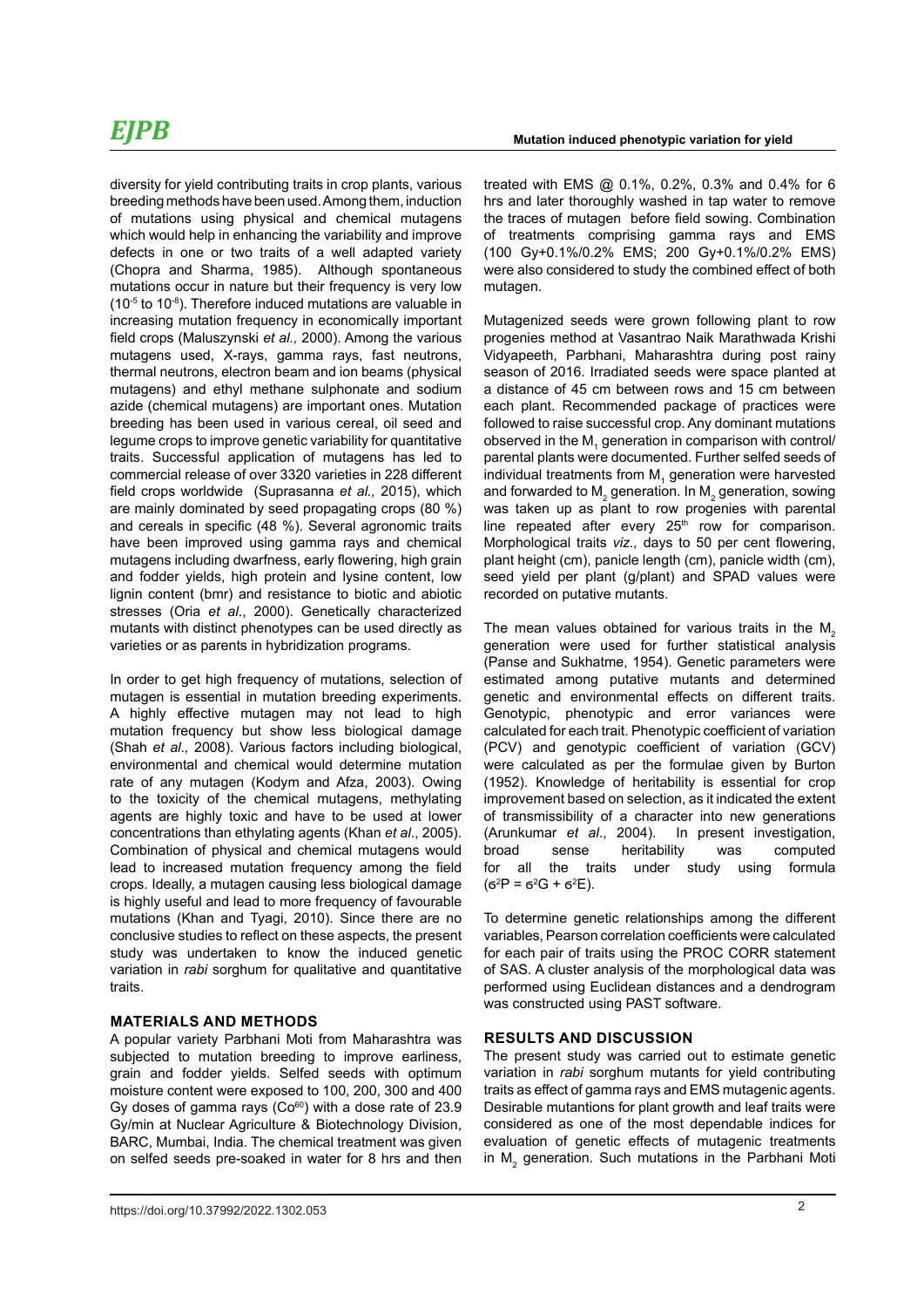| <b>Mutagens</b>                             | Gamma rays   |                |                | <b>EMS</b> |          |                            |                | Gamma rays+EMS |                |                |                |                       |
|---------------------------------------------|--------------|----------------|----------------|------------|----------|----------------------------|----------------|----------------|----------------|----------------|----------------|-----------------------|
| <b>Dose</b>                                 | 100Gy        |                | 200 Gy 300 Gy  | 400 Gy     |          | $0.10\%$ 0.20% 0.30% 0.40% |                |                | 100 Gy<br>0.1% | 100 Gy<br>0.2% | 0.1%           | 200 Gy 200 Gy<br>0.2% |
| I. Mutations for plant habit and growth     |              |                |                |            |          |                            |                |                |                |                |                |                       |
| <b>Tall mutants</b>                         | 2            | 1              | 1              | 1          | 1        | 0                          | $\Omega$       | 0              | 0              | 1              | 2              | 3                     |
| Semi dwarf                                  | 2            | 2              | 3              |            |          |                            |                | 2              | 3              | 2              |                |                       |
| Dwarf                                       | U            | 0              | 0              |            | U        | 1                          | $\Omega$       | 0              | 0              | 0              | U              |                       |
| Thick stem                                  | 0            | $\overline{2}$ | $\overline{2}$ | 0          |          | $\overline{2}$             |                | 1              |                | 2              | 2              |                       |
| Long internodes                             | 1            | $\overline{2}$ | $\Omega$       |            |          | 0                          | $\Omega$       | $\mathbf 0$    | 0              | $\overline{2}$ |                |                       |
| Short internodes                            | 1            | 0              | 1              | 0          |          | 1                          |                | 1              | 0              | 0              |                |                       |
| Early flowering                             | <sup>0</sup> | $\Omega$       | $\Omega$       | $\Omega$   | $\Omega$ | $\Omega$                   |                | 1              |                | 2              | 2              |                       |
| <b>Total</b>                                | 6            | 7              | 6              | 4          | 5        | 5                          | 4              | 5              | 5              | 9              | 9              | 12                    |
| II. Mutation affecting leaf characteristics |              |                |                |            |          |                            |                |                |                |                |                |                       |
| <b>Broad leaf</b>                           | 2            |                | 2              | 3          | 4        | 3                          | $\overline{2}$ | $\overline{2}$ | 4              | 3              | $\overline{2}$ |                       |
| Narrow leaf                                 | 0            |                |                | 2          |          |                            | 0              | 1              |                | 0              | 3              |                       |
| Brown midrib                                | 0            | 0              | 0              | 0          |          | 0                          | $\Omega$       |                | 0              | ი              | 0              |                       |
| White midrib                                |              |                | 3              |            |          | 2                          |                | 0              |                |                | ი              |                       |
| Thick leaf                                  | 0            | $\overline{2}$ | 3              | 0          | 0        | $\overline{2}$             | 3              | 1              | 0              |                | 0              |                       |
| More flag leaf area                         | 0            | 0              | 1              | 0          | 0        | 0                          | 0              | 0              | 0              | 0              |                |                       |
| <b>Total</b>                                | 3            | 5              | 9              | 6          | 7        | 8                          | 6              | 4              | 6              | 5              | 6              | 7                     |

|            | Table 1. Desirable mutants for plant growth and leaf traits identified in M, generation of Parbhani Moti mutant |  |  |
|------------|-----------------------------------------------------------------------------------------------------------------|--|--|
| population |                                                                                                                 |  |  |

population is summarized in the **Table 1**. Number of mutations for plant growth and habit varied from 4 (400 Gy gamma rays and 0.3% EMS) to 12 (200 Gy gamma rays + 0.2%EMS). Specifically, early flowering mutants (63 days) were identified from combined dose treatments and dwarf mutant (88 cm) was isolated from 200 Gy + 0.2% EMS treatment. Other phenotypes observed in the population were tall, thick and with short internodes, thin and with short internodes and semi dwarf mutants across different treatments. In addition, mutations affecting leaf traits varied from 3 (100 Gy) to 9 (300 Gy). Specifically, brown midrib (0.1% EMS and 200Gy + 0.2% EMS) and increased flag leaf area (300 Gy, 200 Gy + 0.1/0.2% EMS) mutants were identified. Other phenotypes such as broad, narrow and thick leaf mutants were also observed in different treatments. Previously, mutants showing reduced intermodal length leading to dwarfness were also reported in sorghum (Veenakumari, 1994). In addition, viable mutations affecting plant height, maturity, panicle size, midrib color, seed weight and type of spikelet were also reported in sorghum (Ramulu, 1975). Such viable mutations with altered plant habit isolated in  $\mathsf{M}_2$  generation will be confirmed for their genetic inheritance in  $\mathsf{M}_{_{\!3}}$  generation.

Mean, range and genetic parameters for all the traits are presented in **Table 2**. Based on univariate analysis, Parbhani Moti mutants in  $\mathsf{M}_2$  generation showed wide range values for yield contributing traits across different treatments of gamma rays and EMS. The putative mutants showed early flowering (63 V/s 75 days in control), mid tall (90 cm V/s 210 cm), long (21 cm V/s 13cm) and wide panicles (12 V/s 7.9 cm) across all the gamma rays and EMS treatments. Among the treatments, EMS and gamma rays + EMS treatments recorded wide variation for yield contributing traits as compared to gamma rays alone. Grain yield was maximum for gamma rays + EMS treatment (20-85 g/plant) as compared to control (45-54 g/ plant). Similarly, gamma rays + EMS showed the highest SPAD values of 37-72 as against 48-59 in the control plants. Similar to this study, mutations leading to dwarf, early and photo insensitivity in sorghum genotypes were also evident from the earlier study (Reddy and Rao, 1981). Using mutation breeding, Indonesia has developed three sorghum mutant varieties which recorded higher grain yield (38-52%) with earliness (89 days) and resistance to lodging (Soeranto *et al*., 2020).

The co-efficient of variation was the highest for grain yield (25.9%) and lowest for days to 50% flower (9.38%). The presence of wide range of variation for these quantitative traits indicated large genetic variation among the mutants and will aid in better selection of the mutants in  $M<sub>2</sub>$ generation. High values of phenotypic and genotypic coefficient of variation (PCV and GCV) were observed among gamma rays and EMS treatments for the traits studied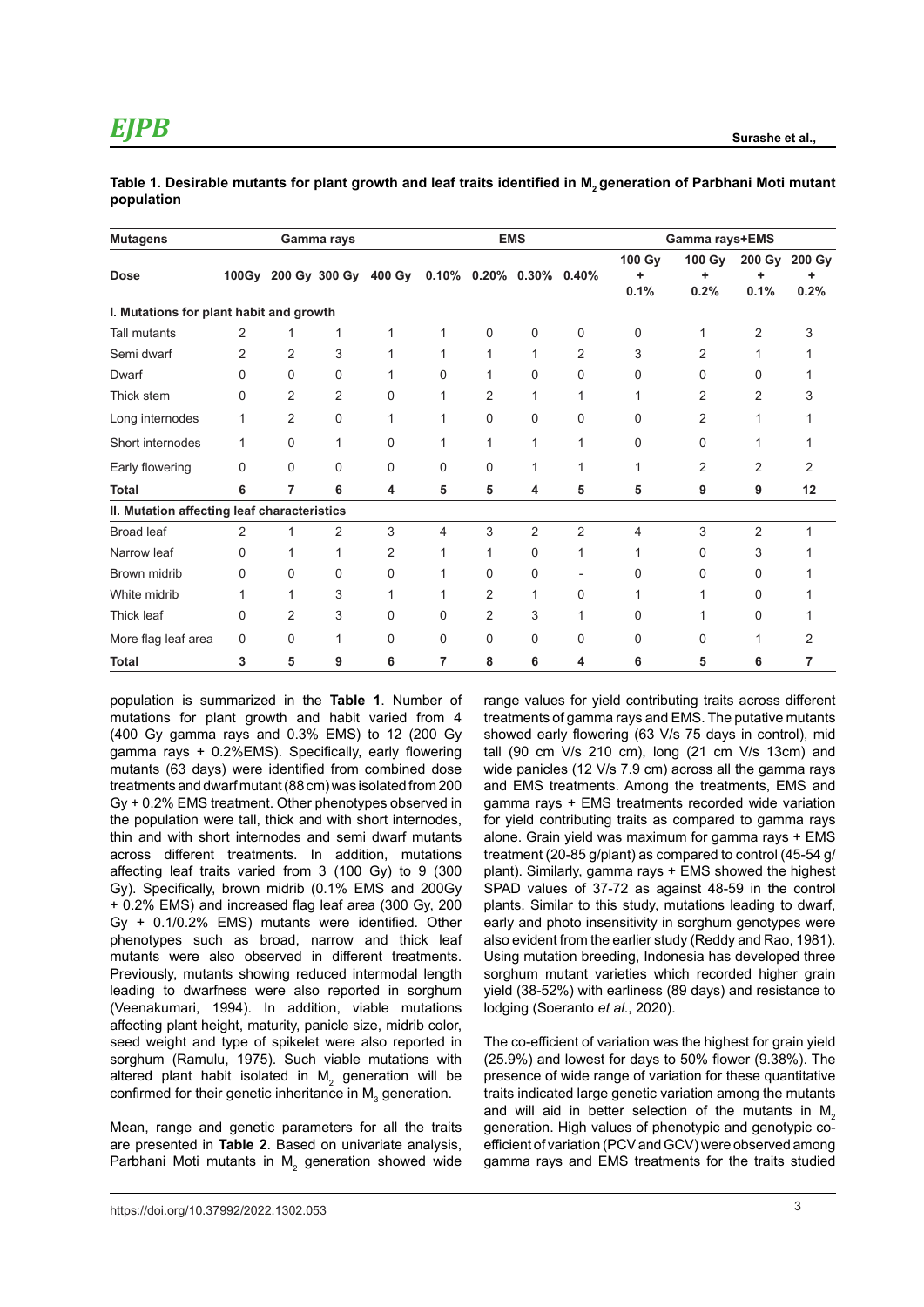| <b>Treatment</b>      | Range      | Mean   | CV (%) | <b>PCV (%)</b> | GCV (%) | $H^2$ (%) | GA (%) | <b>GAM</b> |
|-----------------------|------------|--------|--------|----------------|---------|-----------|--------|------------|
| Days to flower        |            |        |        |                |         |           |        |            |
| Gamma rays            | 65-88      | 72.00  | 13.32  | 5.73           | 3.89    | 46.07     | 3.99   | 5.46       |
| <b>EMS</b>            | 63-90      | 75.00  | 13.41  | 5.83           | 4.31    | 55.64     | 4.94   | 6.65       |
| Gamma+EMS             | 63-94      | 75.00  | 13.44  | 5.97           | 4.39    | 55.11     | 4.95   | 6.68       |
| Control               | 75-79      | 76.81  | 9.38   | 1.44           | 0.90    | 39.22     | 0.89   | 1.17       |
| Plant height (cm)     |            |        |        |                |         |           |        |            |
| Gamma rays            | 90-262     | 219.00 | 15.93  | 7.43           | 5.56    | 60.97     | 18.43  | 8.68       |
| <b>EMS</b>            | 90-209     | 221.00 | 17.65  | 5.32           | 4.42    | 62.23     | 16.50  | 7.65       |
| Gamma+EMS             | 88-209     | 218.00 | 16.86  | 6.89           | 5.35    | 51.03     | 18.96  | 8.79       |
| Control               | 210-237    | 222.30 | 11.99  | 3.50           | 2.88    | 67.61     | 10.85  | 4.88       |
| Panicle length (cm)   |            |        |        |                |         |           |        |            |
| Gamma rays            | $8.1 - 18$ | 14,67  | 14.14  | 8.04           | 5.37    | 43.85     | 1.00   | 7.42       |
| <b>EMS</b>            | $9.1 - 21$ | 15.67  | 14.61  | 8.79           | 5.70    | 43.27     | 1.16   | 7.66       |
| Gamma+EMS             | $8.1 - 21$ | 15.33  | 19.09  | 9.59           | 6.32    | 44.54     | 1.25   | 8.84       |
| Control               | $13 - 16$  | 14.33  | 10.35  | 3.17           | 1.99    | 39.29     | 0.36   | 2.57       |
| Panicle width (cm)    |            |        |        |                |         |           |        |            |
| Gamma rays            | $5 - 12$   | 7.13   | 20.36  | 13.03          | 10.57   | 65.77     | 1.22   | 17.83      |
| <b>EMS</b>            | $5.4 - 12$ | 8.04   | 21.75  | 17.61          | 12.06   | 50.63     | 1.23   | 17.61      |
| Gamma+EMS             | $5 - 12.1$ | 9.14   | 21.29  | 19.92          | 16.90   | 73.36     | 2.32   | 29.68      |
| Control               | $6 - 7.90$ | 6.57   | 9.51   | 8.88           | 6.85    | 59.42     | 0.71   | 10.87      |
| Grain yield (g/plant) |            |        |        |                |         |           |        |            |
| Gamma rays            | 22.1-78    | 52.67  | 23.79  | 18.38          | 12.91   | 48.34     | 8.36   | 23.13      |
| <b>EMS</b>            | 21-83      | 53.00  | 24.56  | 12.22          | 9.56    | 57.75     | 7.58   | 15.51      |
| Gamma+EMS             | 20-85      | 55.00  | 25.90  | 11.43          | 9.98    | 74.60     | 8.75   | 18.05      |
| Control               | 45-54      | 48.67  | 8.47   | 2.85           | 1.89    | 43.87     | 1.25   | 2.98       |
| <b>SPAD values</b>    |            |        |        |                |         |           |        |            |
| Gamma rays            | 41-67      | 56.00  | 16.39  | 9.90           | 7.98    | 54.36     | 6.45   | 13.60      |
| <b>EMS</b>            | 37-67      | 60.00  | 14.83  | 12.14          | 9.57    | 67.76     | 8.34   | 15.97      |
| Gamma+EMS             | 37-72      | 52.00  | 14.62  | 12.04          | 9.15    | 58.85     | 7.14   | 14.56      |
| Control               | 48-59      | 50.40  | 11.07  | 8.97           | 8.22    | 83.96     | 7.82   | 15.53      |

**Table 2. Mean, range and genetic parameters for Gamma rays, EMS and their combined treatments for yield traits and SPAD values in Parbhani Moti** 

(**Table 1**). Among the traits, the highest GCV and PCV values were recorded for panicle width (20.36 – 21.75% and 13.03 – 19.92% ,respectively) followed by grain yield (23.79 – 25.9% and 11.43 – 18.38%, respectively). Low values of GCV were observed for days to flower (3.89%) and plant height (4.42%), which indicated that any improvement for these traits would be less effective during selection process. Earlier reports have also shown high GCV and PCV values for plant height, stalk yield and grain yield, while low values for days to flower and maturity (Yaqoob *et al*., 2015). Generally, GCV values were smaller than PCV values for quantitative traits indicating the potential contribution of environmental variance to the total phenotypic variance. Narrow variation between GCV and PCV values for panicle length, SPAD and days

to flower showed less influence of environmental factors and better scope for selection (Shivaprasad *et al*., 2019).

High heritability values were observed for grain yield (74.6%) and panicle width (73.36%) in gamma rays and EMS combined treatment. Moderate heritability was observed for days to flower, plant height and SPAD values. Whereas, panicle length registered lowest heritability (43 - 44.5%). Similar to this study, Anand and Kajjidoni (2014) also observed wide genetic variability and high heritability for plant height and grain yield among sorghum mutant lines. Among the forage sorghum landraces, high heritability with high genetic advance was evident for days to flower, plant height and leaf length. This trend was mainly contributed by additive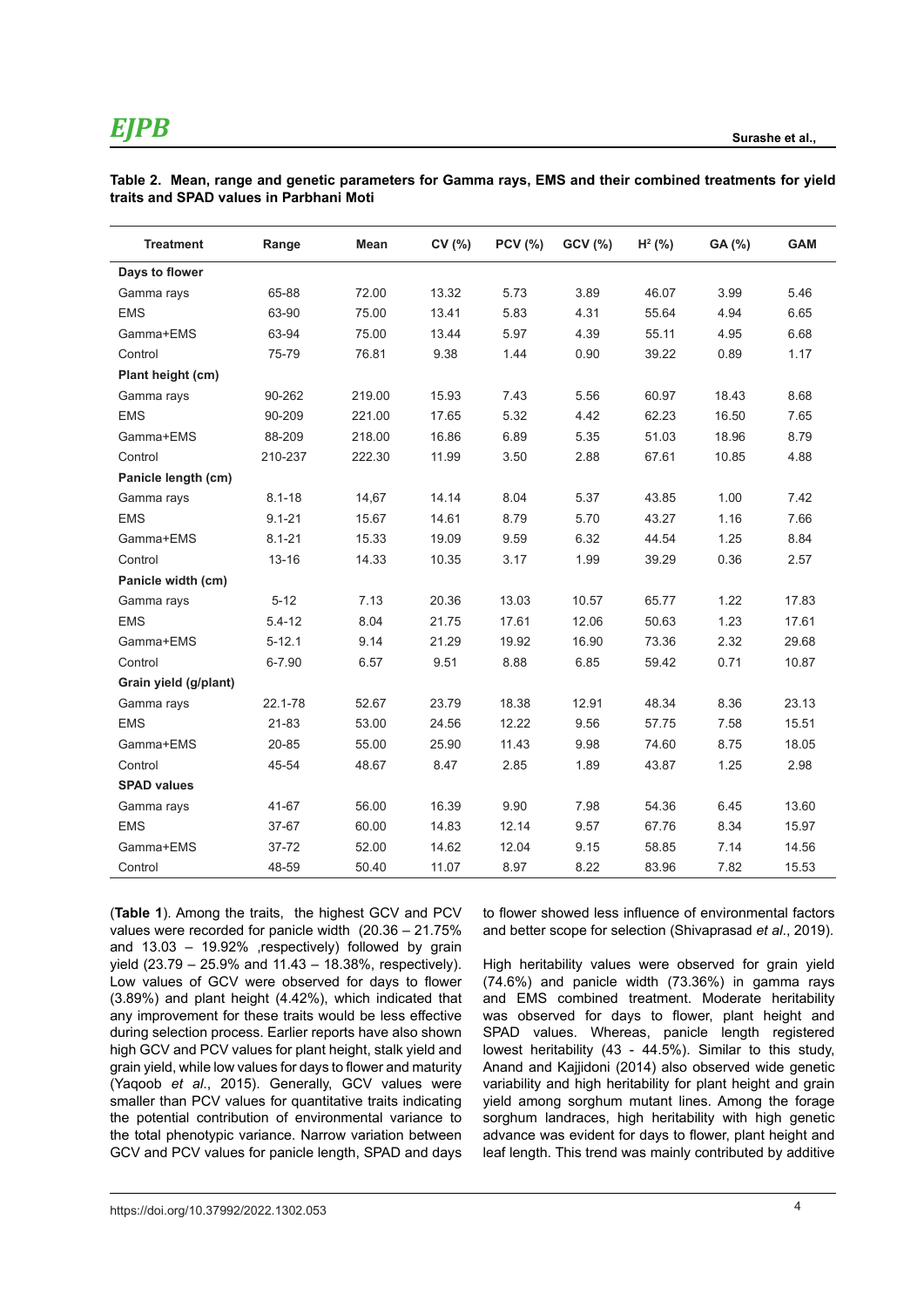

**Fig. 1. Cluster analysis based on the Euclidean distances among Parbhani Moti mutants derived from various**  treatments in M<sub>2</sub> generation (G- Gamma rays; E-EMS)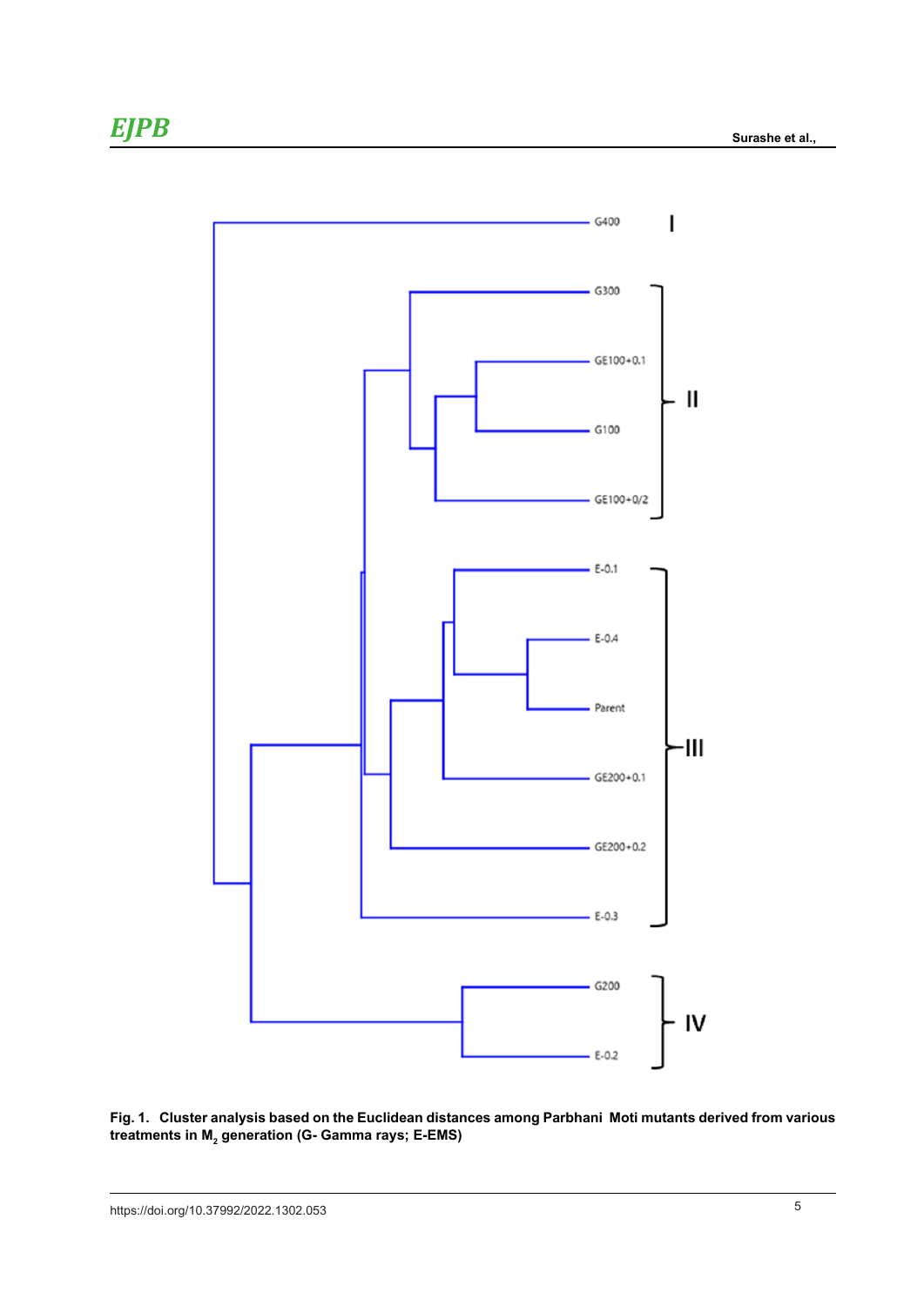| <b>Traits</b> | DF        | PH       | <b>PL</b> | <b>PW</b> | GY       |
|---------------|-----------|----------|-----------|-----------|----------|
| DF            | 1.0       |          |           |           |          |
| <b>PH</b>     | 0.049     | 1.0      |           |           |          |
| PL            | $-0.342*$ | $0.352*$ | 1.0       |           |          |
| <b>PW</b>     | $-0.446*$ | 0.177    | 0.072     | 1.0       |          |
| GY            | 0.070     | 0.064    | $0.250*$  | $0.380*$  | 1.0      |
| <b>SPAD</b>   | 0.044     | $-0.238$ | $0.411*$  | $-0.007$  | $0.594*$ |

#### **Table 3. Correlation coefficient for yield contributing and SPAD traits in Parbhani Moti derived mutants**

DF-Days to flower; PH-Plant height; PL-Panicle length; PW-Panicle width; GY- Grain yield \* significant at 5% level

component and would lead to better selections of the trait in the segregating generations (Tariq *et al*., 2012). In the present study, genetic advance varied from 1.22 to 19.96 per cent for different traits across gamma rays and EMS treatments. Plant height recorded high genetic advance with combined treatment showed 18.96 per cent, while panicle length had shown the lowest values of 1.22 per cent.

The association between morphological and contributing traits can be estimated by the correlation coefficients. In Parbhani Moti population, significant positive correlations were evident between panicle length and plant height (0.352\*); panicle width and grain yield (0.380\*); grain yield with SPAD values (0.594\*) **(Table 3)**. Similarly, significant negative correlations were also observed between days to flower and panicle length (-0.342\*)/ panicle width (-0.446\*). In the previous studies also significant positive correlations were observed between grain yield and number of leaves, plant height, stems girth and panicle area (Deepalakshmi and Ganeshmurthy, 2007). Significant positive correlations were observed between seed yield with plant height, panicle length and seed weight among the *rabi* sorghum landraces (Girish *et al.*, 2016) and  $F<sub>6</sub>$  derived lines (Shinde *et al*., 2014).

Morphologically and genetically similar genotypes can be grouped based on the Euclidean distances for identifying potential parents for recombination breeding (Souza and Sorrels, 1991). In the present study, cluster analysis based on the Euclidean distances grouped all the mutants into four clusters (**Fig. 1**). Mutants derived from gamma rays at 400 Gy were found highly diverse, while mutants derived from EMS at 0.1 and 0.4% had similar diversity levels compared to control. Cluster analysis resolved indigenous and exotic germplasms into four major clusters (Badigannavar *et al*., 2017), while accessions derived from Etria region for 15 traits were grouped into different clusters (Ayana and Bekele, 1999). Those clusters which are contributing maximum to the divergence could be further used for selection and considered as potential donors for recombination breeding.

#### **REFERENCES**

- Anand, Y. and Kajjidoni, S.T. 2014. Genetic enhancement of grain size and other productivity related traits through induced variability in *kharif* sorghum. *Karanataka Journal of Agriculture Science*, (2): 121-124*.*
- Arunkumar, B., Biradar, B. D. and Salimath, P. M. 2004. Genetic variability and character association studies in *Rabi* Sorghum. *Karnataka J. Agriculture Scienc*., **17**(3): 471-475.
- Ayana, A. and Bekele, E. 1999. Multivariate analysis of sorghum (*Sorghum bicolor* (L.) Moench) germplasm from Ethiopia and Eritrea. *Genetic Resources and Crop Evolution*, **46**: 273-284. [\[Cross Ref\]](https://doi.org/10.1023/A:1008657120946)
- Badigannavar, A., Ashok Kumar, A., Girish, G. and Ganapathi, T.R. 2017. Characterization of post-rainy season grown indigenous and exotic germplasm lines of sorghum for morphological and yield traits. *Plant Breeding and Biotechnology*, **5**(2):106~114. **[\[Cross Ref\]](https://doi.org/10.9787/PBB.2017.5.2.106)**
- Burton, G.W. 1952. Quantitative inheritance in Grasses. In: Proceedings of the Sixth International Grassland Congress **1**, 227-283
- Chopra, V.L. and Sharma, R.P. 1985. Induced mutaions in crop improvement. (Ed. V.L. Chopra). Genetic manipulations in crop plants. Oxford & IBH Publishing Company, New Delhi. 22-48.
- Deepalakshmi, A. J. and Ganesamurthy, K. 2007. Studies on genetic variability and character association in *kharif* sorghum [*Sorghum bicolor* (L*.*) Moench]. *Indian Journal of Agriculture Research,* **41**(3): 177 – 182.
- Girish, G., Kiran, S. B., Lokesh, R., Kulkarni, V. V., Rachappa, V., Yogesh, L. N. and Talwar, A. M. 2016. Character association and path analysis in advanced breeding lines of *rabi* sorghum [*Sorghum bicolor* (L.) Moench]. *Journal of Appied and Natural Sciences*, **8** (1): 35– 39. [\[Cross Ref\]](https://doi.org/10.31018/jans.v8i1.742)